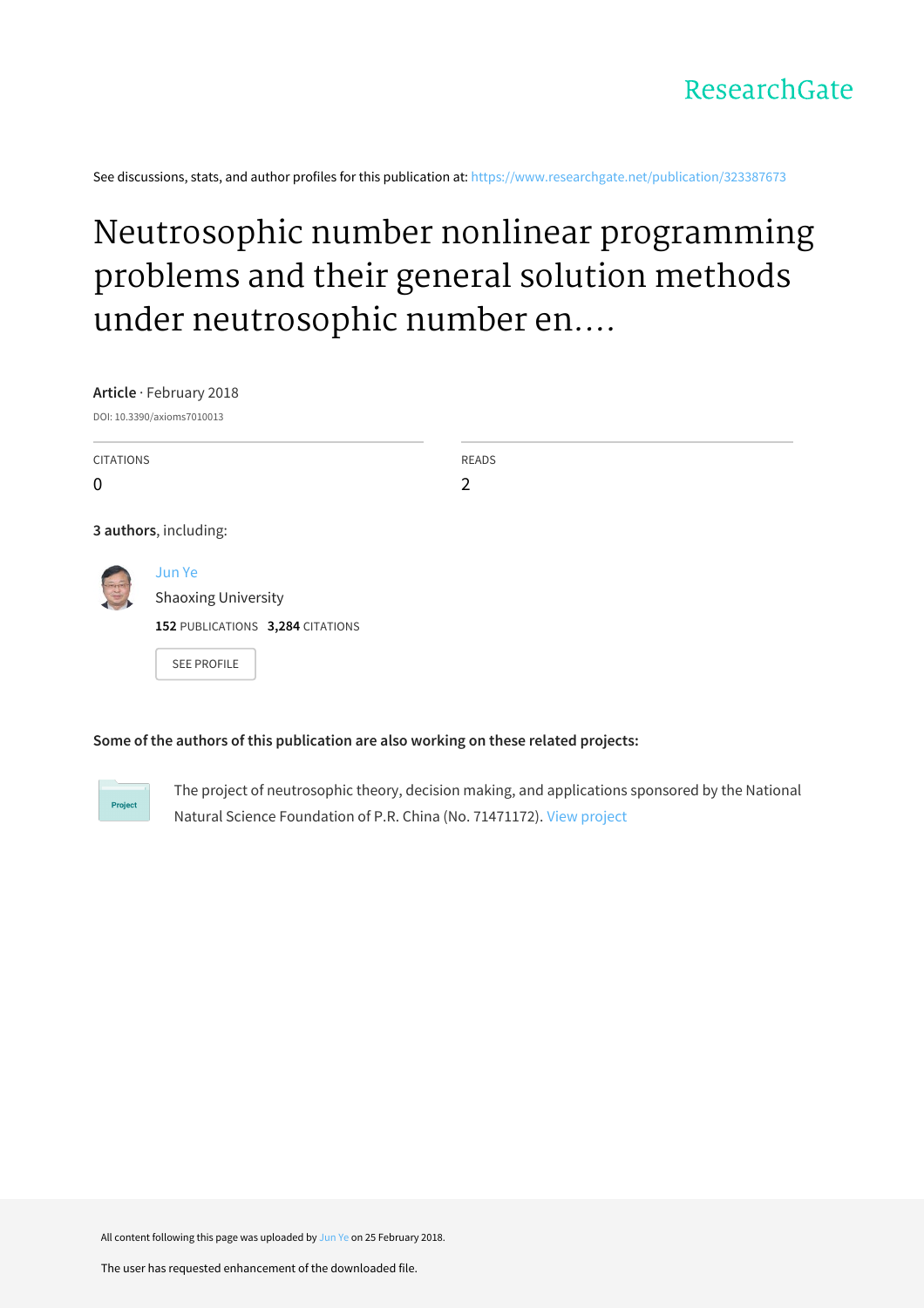

*Article*

# **Neutrosophic Number Nonlinear Programming Problems and Their General Solution Methods under Neutrosophic Number Environments**

## **Jun Ye \* [ID](https://orcid.org/0000-0003-2841-6529) , Wenhua Cui and Zhikang Lu**

Department of Electrical and Information Engineering, Shaoxing University, 508 Huancheng West Road, Shaoxing 312000, China; wenhuacui@usx.edu.cn (W.C.); luzhikang@usx.edu.cn (Z.L.) **\*** Correspondence: yehjun@aliyun.com or yejun@usx.edu.cn; Tel.: +86-575-8832-7323

Received: 22 January 2018; Accepted: 22 February 2018; Published: 24 February 2018

**Abstract:** In practical situations, we often have to handle programming problems involving indeterminate information. Building on the concepts of indeterminacy *I* and neutrosophic number (NN)  $(z = p + qI$  for  $p, q \in \mathbb{R}$ ), this paper introduces some basic operations of NNs and concepts of NN nonlinear functions and inequalities. These functions and/or inequalities contain indeterminacy *I* and naturally lead to a formulation of NN nonlinear programming (NN-NP). These techniques include NN nonlinear optimization models for unconstrained and constrained problems and their general solution methods. Additionally, numerical examples are provided to show the effectiveness of the proposed NN-NP methods. It is obvious that the NN-NP problems usually yield NN **Problems and Their General Solution Methods under Problems and Their General Solution Methods under**  optimal solutions, but not always. The possible optimal ranges of the decision variables and NN opumar solutions, but not always. The possible opumar ranges of the decision variables and iviv<br>objective function are indicated when the indeterminacy *I* is considered for possible interval ranges in real situations.

Keywords: neutrosophic number; neutrosophic number function; neutrosophic number nonlinear programming; neutrosophic number optimal solution  $\frac{1}{2}$  $\mathbb{R}$  and  $\mathbb{R}$  312000, China; wenchuacui $\mathbb{R}$  $\epsilon$ <sup>1</sup>  $\epsilon$ <sup>2</sup>  $\epsilon$ <sup>3</sup>  $\epsilon$ <sup>3</sup> $\epsilon$ <sup>3</sup> $\epsilon$ <sup>3</sup> $\epsilon$ <sup>3</sup> $\epsilon$ <sup>3</sup> $\epsilon$ <sup>3</sup> $\epsilon$ <sup>3</sup> $\epsilon$ <sup>3</sup> $\epsilon$ <sup>3</sup> $\epsilon$ <sup>3</sup> $\epsilon$ <sup>3</sup>

Received: 22 January 2018; Accepted: 22 February 2018; Published: 24 February 2018

Received: 22 January 2018; Accepted: 22 February 2018; Published: 24 February 2018

#### **1. Introduction**

Traditional mathematical programming usually handles optimization problems involving deterministic objective functions and/or constrained functions. However, uncertainty also exists in real problems. Hence, many researchers have proposed uncertain optimization methods, such as approaches using fuzzy and stochastic logics, interval numbers, or uncertain variables  $[1-6]$  $[1-6]$ . Uncertain programming has been widely applied in engineering, management, and design problems. In existing uncertain programming methods, however, the objective functions or constrained functions are usually transformed into a deterministic or crisp programming problem to yield the optimal feasible crisp solution of the decision variables and the optimal crisp value of the objective function. Hence, existing uncertain linear or nonlinear programming methods are not really meaningful indeterminate methods because they only obtain optimal crisp solutions rather than indeterminate solutions necessary for real situations. However, indeterminate programming problems may also yield an indeterminate optimal solution for the decision variables and the indeterminate optimal value of the objective function suitable for real problems with indeterminate environments. Hence, it is necessary to understand how to handle indeterminate programming problems with indeterminate solutions. problems and the their general solution methods. And the property of the property are provided to provide the provided to the provided to the provided to the provided to the provided to the provided to the provided to the  $\Gamma$  techniques include  $\Gamma$  non-linear optimization models for unconstrained and constrained and constrained and constrained and constrained and constrained and constrained and constrained and constrained and constrained problems and the their general solution methods. Additional examples are provided to  $\mu$ 

Since there exists indeterminacy in the real world, Smarandache [\[7](#page-9-0)[–9\]](#page-9-1) first introduced a concept of indeterminacy—which is denoted by *I*, the imaginary value—and then he presented a neutrosophic number (NN)  $z = p + qI$  for  $p, q \in \mathbb{R}$  ( $\mathbb{R}$  is all real numbers) by combining the determinate part  $p$  with the indeterminate part *qI*. It is obvious that this is a useful mathematical concept for describing incomplete

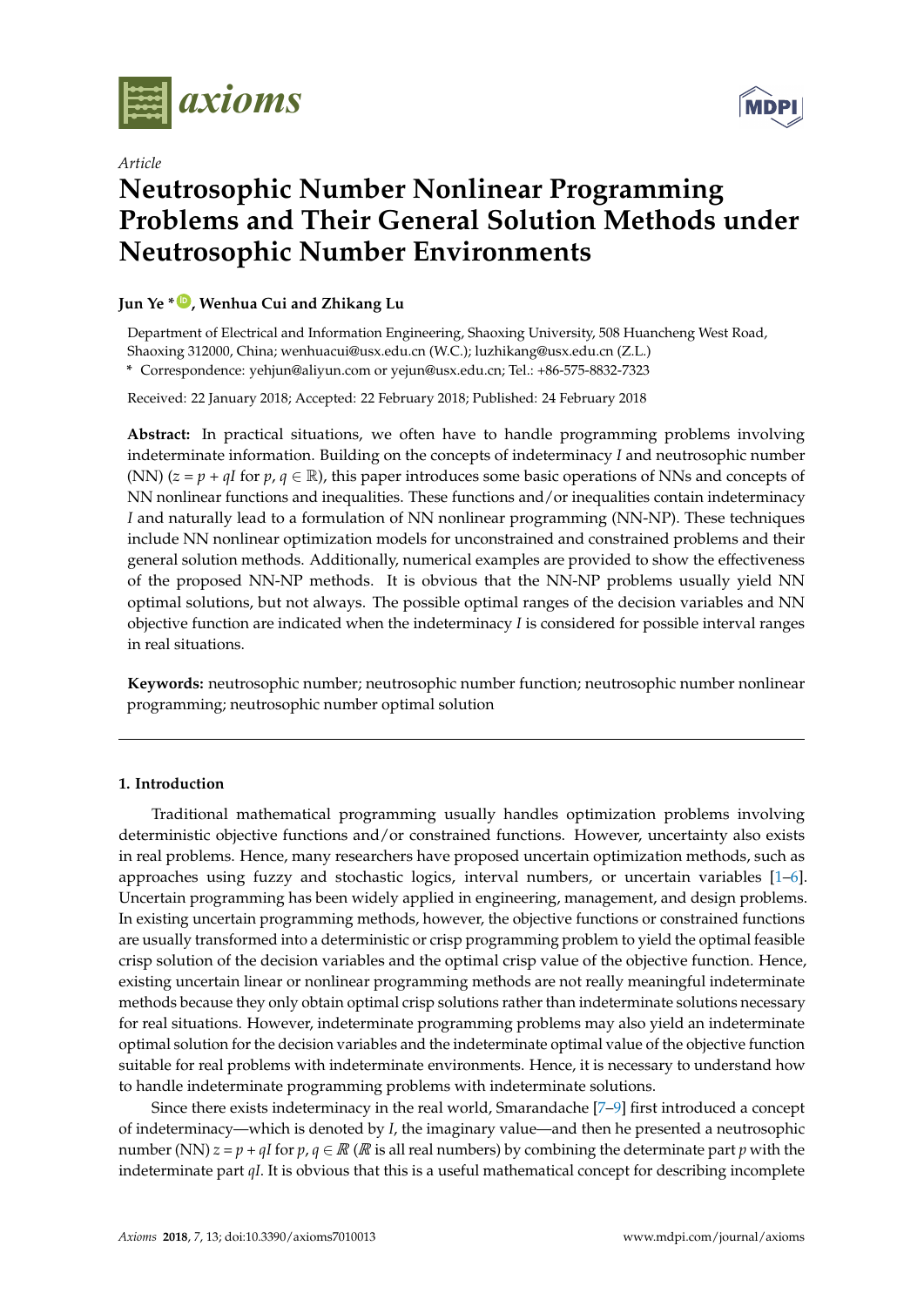and indeterminate information. After their introduction, NNs were applied to decision-making [\[10,](#page-9-2)[11\]](#page-9-3) and fault diagnosis [\[12](#page-9-4)[,13\]](#page-9-5) under indeterminate environments.

In 2015, Smarandache [\[14\]](#page-9-6) introduced a neutrosophic function (i.e., interval function or thick function), neutrosophic precalculus, and neutrosophic calculus to handle more indeterminate problems. He defined a neutrosophic thick function  $g\colon\mathbb{R}\to\mathrm{G}(\mathbb{R})$  (G( $\mathbb{R}$ ) is the set of all interval functions) as the methods in traffic flow problems with NN information. **1. Introduction 1. Introduction**  form of an interval function  $g(x) = [g_1(x), g_2(x)]$ . After that, Ye et al. [\[15\]](#page-9-7) introduced the neutrosophic functions in expressions for the joint roughness coefficient and the shear strength in the mechanics of rocks. Further, Ye [\[16\]](#page-9-8) and Chen et al. [\[17,](#page-9-9)[18\]](#page-9-10) presented expressions and analyses of the joint roughness coefficient using NNs. Ye [\[19\]](#page-9-11) proposed the use of neutrosophic linear equations and their solution

neutrosophic linguistic numbers and their aggregation operators for multiple attribute group  $\frac{d}{dt}$  because functions and or constructions and or constructions. However, uncertainty also exists in  $\frac{d}{dt}$ real problems. Hence, many researchers have proposed uncertain optimization methods, such as both the neutrosophic linguistic numbers and the concept of hesitant fuzzy logic—calculated their expected value and similarity measure, and applied them to multiple attribute decision-making.<br>A little and  $\Gamma$  and  $\Gamma$  and  $\Gamma$  and  $\Gamma$  and  $\Gamma$  and  $\Gamma$  and  $\Gamma$  and  $\Gamma$  and  $\Gamma$  and  $\Gamma$  and  $\Gamma$  and  $\Gamma$  and  $\Gamma$  a Additionally, Fang and Ye [\[22\]](#page-9-14) introduced linguistic NNs based on both the neutrosophic linguistic Additionally, rang and te  $[22]$  introduced imguistic ivity based on both the neutrosophic imguistic<br>number and the neutrosophic set concept, and some aggregation operators of linguistic NNs for  $\begin{array}{c} 0 & 1 \\ \text{and} \end{array}$ real problems. Hence, many researchers have proposed uncertain optimization methods, such as  $\mathcal{L}_1$ deterministic objective functions and/or constrained functions. However, uncertainty also exists in decision-making. Further, Ye [\[21\]](#page-9-13) presented hesitant neutrosophic linguistic numbers—based on Recently, NNs have been extended to linguistic expressions. For instance, Ye [\[20\]](#page-9-12) proposed multiple attribute group decision-making.

to solve programming problems involving indeterminate information (indeterminacy I). However, In practical problems, the information obtained by decision makers or experts may be imprecise, uncertain, and indeterminate because of a lack of data, time pressures, measurement errors, or the decision makers' limited attention and knowledge. In these cases, we often have the neutrosophic functions introduced in [\[14,](#page-9-6)[15\]](#page-9-7) do not contain information about the indeterminacy *I* and also cannot express functions involving indeterminacy *I*. Thus, it is important to define NN functions containing indeterminacy *I* based on the concept of NNs, in order to handle programming problems under indeterminate environments. Jiang and Ye [\[23\]](#page-9-15) and Ye [\[24\]](#page-9-16) proposed NN linear and nonlinear programming models and their preliminary solution methods, but they only handled some simple/specified NN optimization problems and did not propose effective solution methods for complex NN optimization problems. To overcome this insufficiency, this paper first introduces some problems of NNs and concepts of NN linear and nonlinear functions and inequalities, which contain indeterminacy *I*. Then, various NN nonlinear programming (NN-NP) models and their general solution methods are proposed in order to obtain NN/indeterminate optimal solutions.  $\mathcal{S}_t$ , we onen have  $R = \frac{2}{3}$   $\frac{2}{3}$ ;  $R = \frac{2}{3}$  February 2018; Published: 24 February 2018; Published: 24 February 2018; Published: 24 February 2018; Published: 24 February 2018; Published: 24 February 2018; Published: 24 February 201  $\frac{1}{1}$  is the problems. It is obvious that the NN-NP problems. It is obvious that the NN-NP problems that the NN-NP problems that the NN-NP problems that the NN-NP problems that the NN-NP problems that the NN-NP proble n general solution

The rest of this paper is structured as follows. On the basis of some basic concept of NNs, Section [2](#page-2-0) introduces some basic operations of NNs and concepts of NN linear and nonlinear functions and inequalities with indeterminacy *I*. Section [3](#page-3-0) presents NN-NP problems, including NN nonlinear optimization models with unconstrained and constrained problems. In Section [4,](#page-4-0) general solution methods are introduced for various NN-NP problems, and then numerical examples are provided to illustrate the effectiveness of the proposed NN-NP methods. Section [5](#page-8-2) contains some conclusions and future research.

#### <span id="page-2-0"></span>**2. Neutrosophic Numbers and Neutrosophic Number Functions**

Smarandache [\[7](#page-9-0)[–9\]](#page-9-1) first introduced an NN, denoted by  $z = p + qI$  for  $p, q \in \mathbb{R}$ , consisting of a number *z* is [5, 5.9]. If *I* ∈ [0.1, 0.2] is considered as a possible interval range of indeterminacy *I*, then the If for  $I \subset [0, 1]$  $d = \frac{1}{2}$  or constraints and or constraints in constraints. However, uncertainty also exists in  $\frac{1}{2}$ determinate part *p* and an indeterminate part *qI*, where *I* is the indeterminacy. Clearly, it can express determinate information and indeterminate information as in real world situations. For example, consider the NN  $z = 5 + 3I$  for  $I \in [0, 0.3]$ , which is equivalent to  $z \in [5, 5.9]$ . This indicates that the determinate part of *z* is 5, the indeterminate part is 3*I*, and the interval of possible values for the possible value of *z* is within the interval [5.3, 5.6]. For another example, the fraction 7/15 is within the interval [0.46, 0.47], which is represented as the neutrosophic number  $z = 0.46 + 0.01$ *I* for  $I \in [0, 1]$ .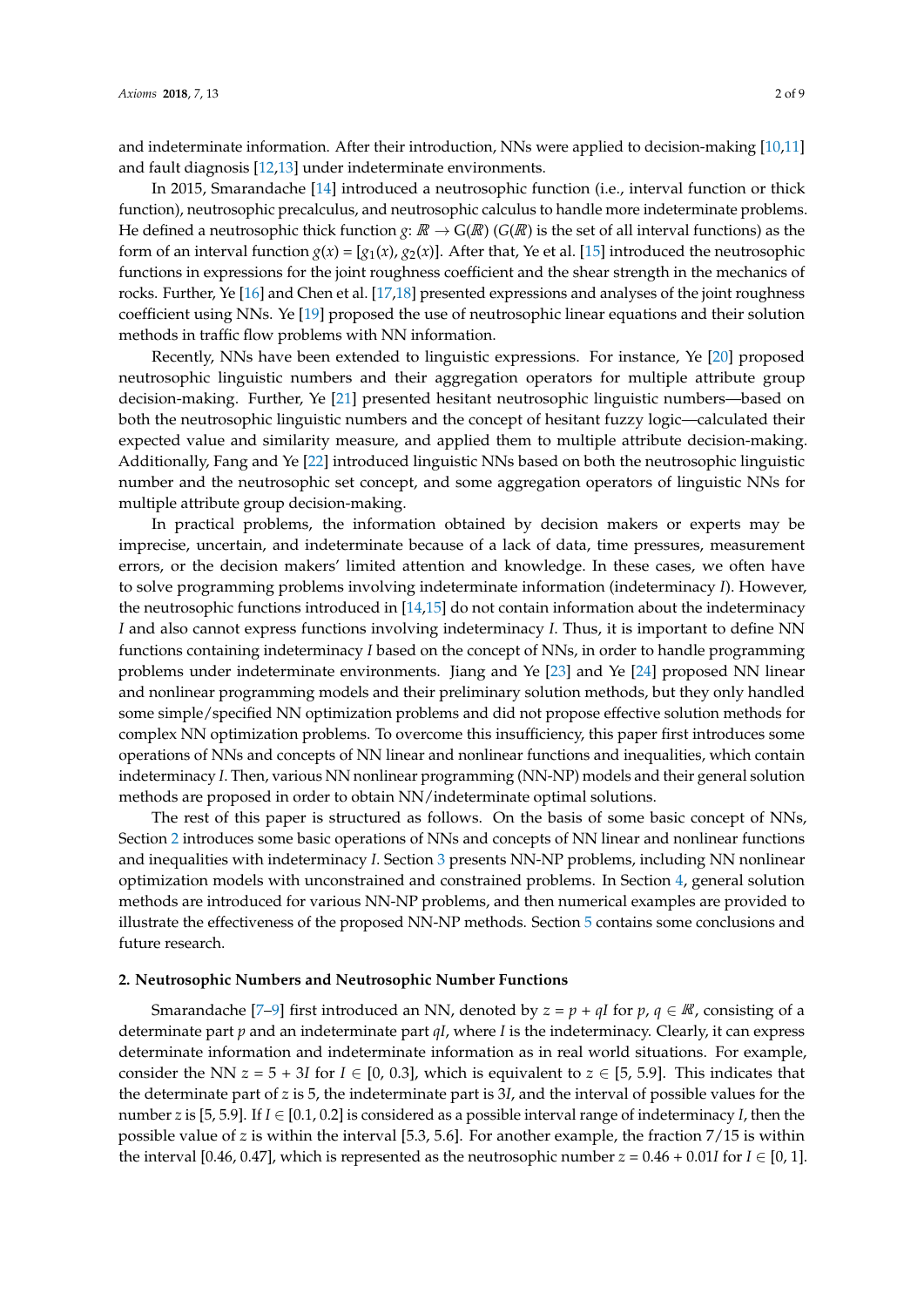The NN *z* indicates that the determinate value is 0.46, the indeterminate value is 0.01*I*, and the possible value is within the interval [0.46, 0.47].

It is obvious that an NN  $z = p + qI$  may be considered as the possible interval range (changeable interval number)  $z = [p + q \cdot inf\{I\}, p + q \cdot sup\{I\}]$  for  $p, q \in \mathbb{R}$  and  $I \in [inf\{I\}, supp\{I\}]$ . For convenience, *z* is denoted by  $z = [p + qI^L, p + qI^U]$  for  $z \in Z$  (Z is the set of all NNs) and  $I \in [I^L, I^U]$  for short. In special cases, *z* can be expressed as the determinate part  $z = p$  if  $qI = 0$  for the best case, and, also, *z* can be expressed as the indeterminate part  $z = qI$  if  $p = 0$  for the worst case.

Let two NNs be  $z_1 = p_1 + q_1I$  and  $z_2 = p_2 + q_2I$  for  $z_1, z_2 \in Z$ , then their basic operational laws for  $I \in [I^L, I^U]$  are defined as follows [\[23,](#page-9-15)[24\]](#page-9-16):

$$
(1) \quad z_1 + z_2 = p_1 + p_2 + (q_1 + q_2)I = [p_1 + p_2 + q_1I^L + q_2I^L, p_1 + p_2 + q_1I^U + q_2I^U];
$$

(2) 
$$
z_1 - z_2 = p_1 - p_2 + (q_1 - q_2)I = [p_1 - p_2 + q_1I^L - q_2I^L, p_1 - p_2 + q_1I^U - q_2I^U]
$$
;  
\n $z_1 \times z_2 = p_1p_2 + (p_1q_2 + p_2q_1)I + q_1q_2I^2$   
\n(3)  
\n
$$
= \begin{bmatrix}\n\min\left(\begin{array}{c} (p_1 + q_1I^L)(p_2 + q_2I^L), (p_1 + q_1I^L)(p_2 + q_2I^U), \\ (p_1 + q_1I^U)(p_2 + q_2I^L), (p_1 + q_1I^U)(p_2 + q_2I^U) \end{array}\right), \\
\max\left(\begin{array}{c} (p_1 + q_1I^L)(p_2 + q_2I^L), (p_1 + q_1I^L)(p_2 + q_2I^U), \\ (p_1 + q_1I^U)(p_2 + q_2I^L), (p_1 + q_1I^U)(p_2 + q_2I^U) \end{array}\right)\n\end{bmatrix}
$$
\n(4)  
\n
$$
= \begin{bmatrix}\n\frac{z_1}{p_2 + q_1I} = \frac{[p_1 + q_1I^L, p_1 + q_1I^U]}{[p_2 + q_2I^L, p_2 + q_2I^U]} \\
\min\left(\frac{p_1 + q_1I^L}{p_2 + q_2I^U}, \frac{p_1 + q_1I^U}{p_2 + q_2I^U}, \frac{p_1 + q_1I^U}{p_2 + q_2I^U}, \frac{p_1 + q_1I^U}{p_2 + q_2I^U}\right), \\
\max\left(\frac{p_1 + q_1I^L}{p_2 + q_2I^U}, \frac{p_1 + q_1I^U}{p_2 + q_2I^U}, \frac{p_1 + q_1I^U}{p_2 + q_2I^U}, \frac{p_1 + q_1I^U}{p_2 + q_2I^U}\right)\n\end{bmatrix}
$$

For a function containing indeterminacy *I*, we can define an NN function (indeterminate function) in *n* variables (unknowns) as  $F(x, I)$ :  $Z^n \to Z$  for  $x = [x_1, x_2, \ldots, x_n]^T \in Z^n$  and  $I \in [I^L, I^U]$ , which is either an NN linear or an NN nonlinear function. For example,  $F_1(x, I) = x_1 - Ix_2 + 1 + 2I$  for  $x = [x_1, x_2]^T \in Z^2$  and  $I \in [I^L, I^U]$  is an NN linear function, and  $F_2(x) = x_1^2 + x_2^2 - 2Ix_1 - Ix_2 + 3I$  for  $\boldsymbol{x} = [x_1, x_2]^T \in \mathbb{Z}^2$  and  $I \in [I^L, I^U]$  is an NN nonlinear function.

For an NN function in *n* variables (unknowns)  $g(x, I)$ :  $Z^n \to Z$ , we can define an NN inequality  $g(x, I) \leq (\geq) 0$  for  $x = [x_1, x_2, \ldots, x_n]^T \in Z^n$  and  $I \in [I^L, I^U]$ , where  $g(x, I)$  is either an NN linear function or an NN nonlinear function. For example,  $g_1(x, I) = 2x_1 - Ix_2 + 4 + 3I \le 0$  and  $g_2(x, I) =$  $2x_1^2 - x_2^2 + 2 + 5I \le 0$  for  $x = [x_1, x_2]^T \in \mathbb{Z}^2$  and  $I \in [I^L, I^U]$  are NN linear and NN nonlinear inequalities in two variables, respectively.

Generally, the values of  $x$ ,  $F(x, I)$ , and  $g(x, I)$  are NNs (usually but not always). In this study, we mainly research on NN-NP problems and their general solution methods.

#### <span id="page-3-0"></span>**3. Neutrosophic Number Nonlinear Programming Problems**

An NN-NP problem is similar to a traditional nonlinear programming problem, which is composed of an objective function, general constraints, and decision variables. The difference is that an NN-NP problem includes at least one NN nonlinear function, which could be the objective function, or some or all of the constraints. In the real world, many real problems are inherently nonlinear and indeterminate. Hence, various NN optimization models need to be established to handle different NN-NP problems.

In general, NN-NP problems in *n* decision variables can be expressed by the following NN mathematical models:

(1) Unconstrained NN optimization model:

$$
\min F(x, I), x \in \mathbb{Z}^n, \tag{1}
$$

where  $x = [x_1, x_2, \ldots, x_n]^T \in Z^n$ ,  $F(x, I): Z^n \to Z$ , and  $I \in [I^L, I^U]$ .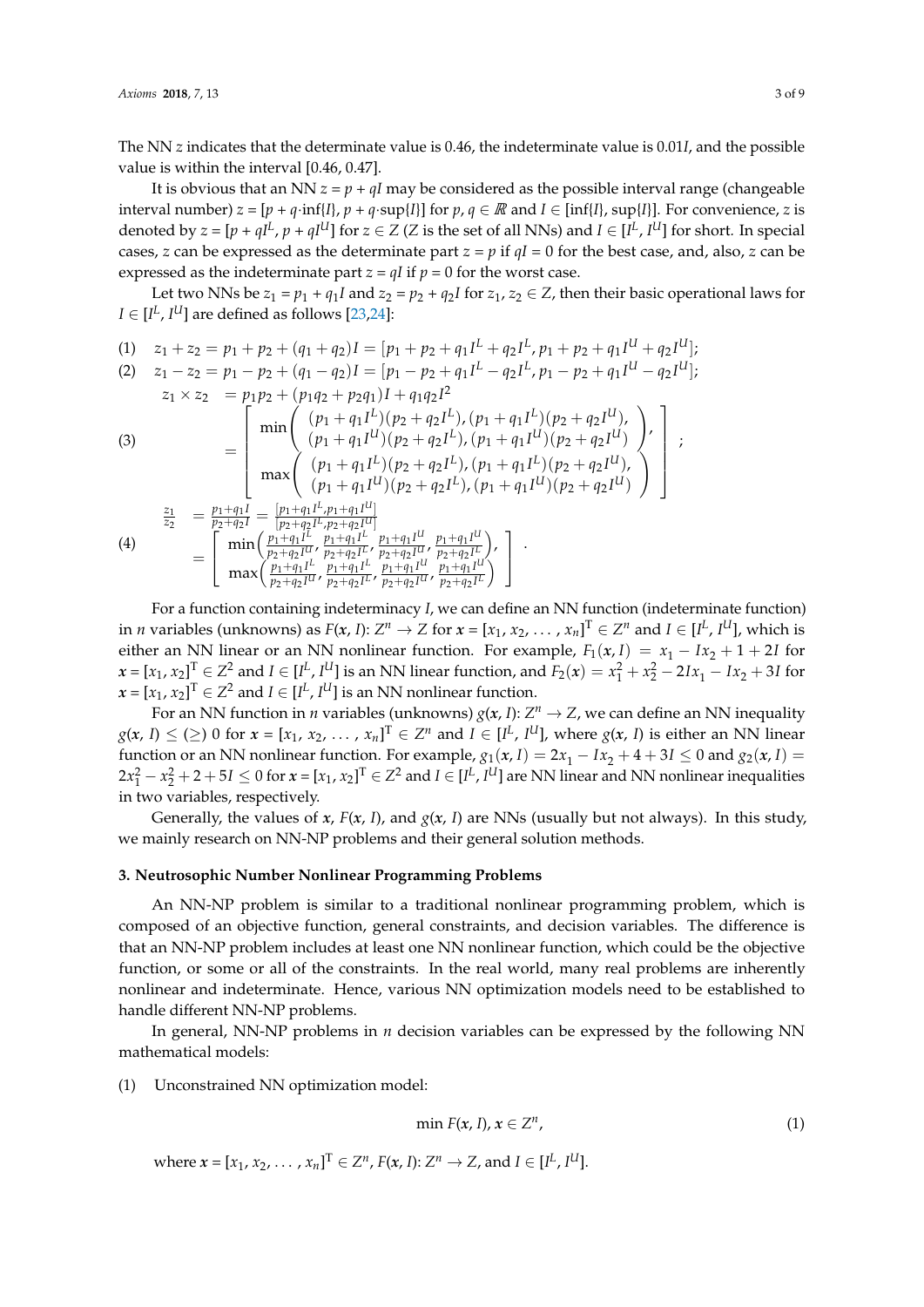#### (2) Constrained NN optimization model:

$$
\min F(x, I) \ns.t. gi(x, I) \le 0, I = 1, 2, ..., m \nhj(x, I) = 0, j = 1, 2, ..., l \n x \in Zn,
$$
\n(2)

where  $g_1(x, I)$ ,  $g_2(x, I)$ , ...,  $g_m(x, I)$ ,  $h_1(x, I)$ ,  $h_2(x, I)$ , ...,  $h_l(x, I)$ :  $Z^n \to Z$ , and  $I \in [I^L, I^U]$ .

In special cases, if the NN-NP problem only contains the restrictions  $h_j(x, I) = 0$  without inequality constraints,  $g_i(x, I) \leq 0$ , then the NN-NP problem is called the NN-NP problem with equality constraints. If the NN-NP problem only contains the restrictions  $g_i(x, I) \leq 0$ , without constraints *hj* (*x*, *I*) = 0, then the NN-NP problem is called the NN-NP problem with inequality constraints. Finally, if the NN-NP problem does not contain either restrictions,  $h_j(x, I) = 0$  or  $g_i(x, I) \le 0$ , then the constrained NN-NP problem is reduced to the unconstrained NN-NP problem.

The NN optimal solution for the decision variables is feasible in an NN-NP problem if it satisfies all of the constraints. Usually, the optimal solution for the decision variables and the value of the NN objective function are NNs, but not always). When the indeterminacy *I* is considered as a possible interval range (possible interval number), the optimal solution of all feasible intervals forms the feasible region or feasible set for *x* and  $I \in [I^L, I^U]$ . In this case, the value of the NN objective function is an optimal possible interval (NN) for *F*(*x*, *I*).

In the following section, we shall introduce general solution methods for NN-NP problems, including unconstrained NN and constrained NN nonlinear optimizations, based on methods of traditional nonlinear programming problems.

#### <span id="page-4-0"></span>**4. General Solution Methods for NN-NP Problems**

#### *4.1. One-Dimension Unconstrained NN Nonlinear Optimization*

The simplest NN nonlinear optimization only has a nonlinear NN objective function with one variable and no constraints. Let us consider a single variable NN nonlinear objective function *F*(*x*, *I*) for  $x \in Z$  and  $I \in [I^L, I^U]$ . Then, for a differentiable NN nonlinear objective function  $F(x, I)$ , a local optimal solution  $x^*$  satisfies the following two conditions:

- (1) Necessary condition: The derivative is  $dF(x^*, I)/dx = 0$  for  $I \in [I^L, I^U]$ ;
- (2) Sufficient condition: If the second derivative is  $d^2F(x^*, I)/dx^2 < 0$  for  $I \in [I^L, I^U]$ , then  $x^*$  is an optimal solution for the maximum  $F(x^*, I)$ ; if the second derivative is  $d^2F(x^*, I)/dx^2 > 0$ , then  $x^*$  is an optimal solution for the minimum  $F(x^*, I)$ .

**Example 1.** An NN nonlinear objective function with one variable is  $F(x, I) = 2Ix^2 + 5I$  for  $x \in Z$  and *I* ∈ *[I<sup>L</sup> , IU]. Based on the optimal conditions, we can obtain:*

$$
\frac{dF(x, I)}{dx} = 4Ix = 0 \Rightarrow x^* = 0,
$$

$$
\frac{d^2F(x, I)}{dx^2}|_{x^* = 0} = 4I.
$$

*Assume that we consider a specific possible range of I* ∈ *[I<sup>L</sup> , IU] according to real situations or actual requirements, then we can discuss its optimal possible value. If*  $I \in [1, 2]$  *is considered as a possible interval range, then d2F(x\* , I)/dx<sup>2</sup> > 0, and x\* = 0 is the optimal solution for the minimum F(x\* , I). Thus, the minimum value of the NN objective function is F(x\* , I) =* [5, 10]*, which, in this case, is a possible interval range, but not always. Specifically if I = 1 (crisp value), then F(x\* , I) = 5.*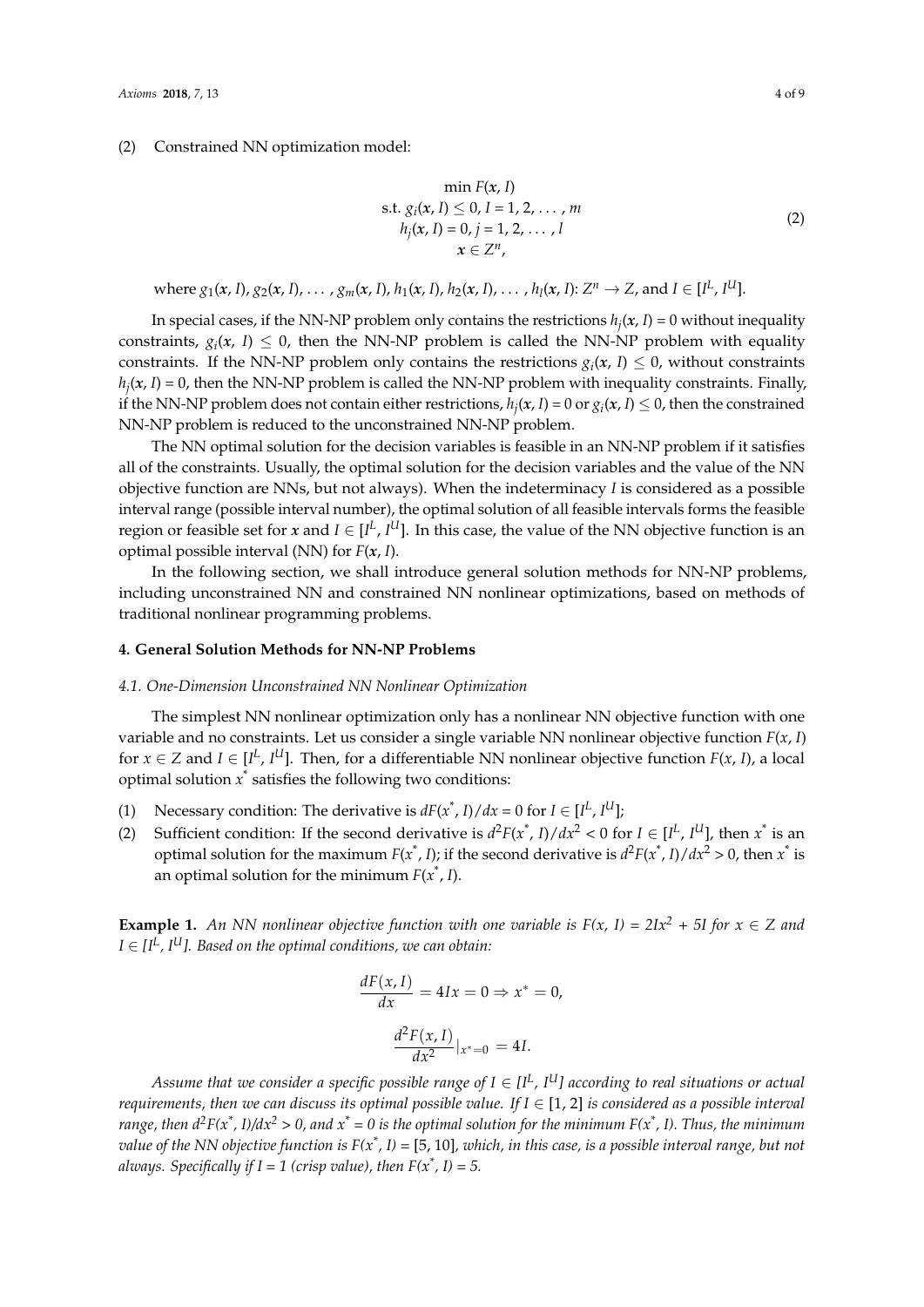#### *4.2. Multi-Dimension Unconstrained NN Nonlinear Optimization*

Assume that a multiple variable NN function  $F(x, I)$  for  $x = [x_1, x_2, \ldots, x^n]^T \in Z^n$  and  $I \in [I^L, I^U]$ is considered as an unconstrained differentiable NN nonlinear objective function in *n* variables. Then, we can obtain the partial derivatives:

$$
\nabla F(x, I) = \left[ \frac{\partial F(x, I)}{\partial x_1}, \frac{\partial F(x, I)}{\partial x_2}, \dots, \frac{\partial F(x, I)}{\partial x_n} \right]^T = 0 \Rightarrow x = x^*.
$$

Further, the partial second derivatives, structured as the Hessian matrix *H*(*x*, *I*), are:

$$
H(\boldsymbol{x}, I) = \begin{bmatrix} \frac{\partial^2 F(\boldsymbol{x}, I)}{\partial x_1^2}, \frac{\partial^2 F(\boldsymbol{x}, I)}{\partial x_1 \partial x_2}, \dots, \frac{\partial^2 F(\boldsymbol{x}, I)}{\partial x_1 \partial x_n} \\ \frac{\partial^2 F(\boldsymbol{x}, I)}{\partial x_2 \partial x_1}, \frac{\partial^2 F(\boldsymbol{x}, I)}{\partial x_2^2}, \dots, \frac{\partial^2 F(\boldsymbol{x}, I)}{\partial x_2 \partial x_n} \\ \vdots & \vdots & \vdots \\ \frac{\partial^2 F(\boldsymbol{x}, I)}{\partial x_n \partial x_1}, \frac{\partial^2 F(\boldsymbol{x}, I)}{\partial x_n \partial x_2}, \dots, \frac{\partial^2 F(\boldsymbol{x}, I)}{\partial x_n^2} \end{bmatrix}_{\boldsymbol{x} = \boldsymbol{x}^*}
$$

Then, the Hessian matrix  $H(x, I)$  is structured as its subsets  $H_i(x, I)$   $(i = 1, 2, ..., n)$ , where  $H_i(x, I)$ indicate the subset created by taking the first *i* rows and columns of  $H(x, I)$ . You calculate the determinant of each of the *n* subsets at *x* \* :

$$
H_1(x^*,I) = \left| \frac{\partial^2 F(x^*,I)}{\partial x_1^2} \middle| , H_2(x^*,I) = \left| \begin{array}{cc} \frac{\partial^2 F(x^*,I)}{\partial x_1^2} & \frac{\partial^2 F(x^*,I)}{\partial x_1 \partial x_2} \\ \frac{\partial^2 F(x^*,I)}{\partial x_2 \partial x_1} & \frac{\partial^2 F(x^*,I)}{\partial x_2^2} \end{array} \right| , \ldots
$$

from the sign patterns of the determinates of  $H_i(x^*, I)$   $(i = 1, 2, ..., n)$  for  $I \in [I^L, I^U]$ , as follows:

- (1) If  $H_i(x^*, I) > 0$ , then  $H(x^*, I)$  is positive definite at  $x^*$ ;
- (2) If  $H_i(x^*, I) < 0$  and the remaining  $H_i(x^*, I)$  alternate in sign, then  $H(x^*, I)$  is negative definite at  $x^*$ ;
- (3) If some of the values which are supposed to be nonzero turn out to be zero, then  $H(x^*, I)$  can be positive semi-definite or negative semi-definite.

A local optimal value of  $x^*$  in neutrosophic nonlinear objective function  $F(x^*, I)$  for  $I \in [I^L, I^U]$  can be determined by the following categories:

- (1)  $x^*$  is a local maximum if  $\nabla F(x^*, I) = 0$  and  $H(x^*, I)$  is negative definite;
- (2)  $x^*$  is a local minimum if  $\nabla F(x^*, I) = 0$  and  $H(x^*, I)$  is positive definite;
- (3)  $x^*$  is a saddle point if  $\nabla F(x^*, I)=0$  and  $H(x^*, I)$  is neither positive semi-definite nor negative semi-definite.

**Example 2.** *Consider an unconstrained NN nonlinear objective function with two variables*  $x_1$  *and*  $x_2$  *is*  $F(x, I) = x_1^2 + x_2^2 - 4Ix_1 - 2Ix_2 + 5$  for  $x \in Z^2$  and  $I \in [I^L, I^U]$ . According to optimal conditions, we first *obtain the following derivative and the optimal solution:*

$$
\nabla F(x, I) = \left[ \begin{array}{c} \frac{\partial F(x, I)}{\partial x_1} \\ \frac{\partial F(x, I)}{\partial x_2} \end{array} \right] = \left[ \begin{array}{c} 2x_1 - 4I \\ 2x_2 - 2I \end{array} \right] = 0 \Rightarrow x^* = \left[ \begin{array}{c} x_1^* \\ x_2^* \end{array} \right] = \left[ \begin{array}{c} 2I \\ I \end{array} \right].
$$

*Then, the NN Hessian matrix is given as follows:*

$$
H(\boldsymbol{x}^*, I) = \begin{bmatrix} \frac{\partial^2 F(\boldsymbol{x}^*, I)}{\partial x_1^2} & \frac{\partial^2 F(\boldsymbol{x}^*, I)}{\partial x_1 \partial x_2} \\ \frac{\partial^2 F(\boldsymbol{x}^*, I)}{\partial x_2 \partial x_1} & \frac{\partial^2 F(\boldsymbol{x}^*, I)}{\partial x_2^2} \end{bmatrix} = \begin{bmatrix} 2 & 0 \\ 0 & 2 \end{bmatrix}.
$$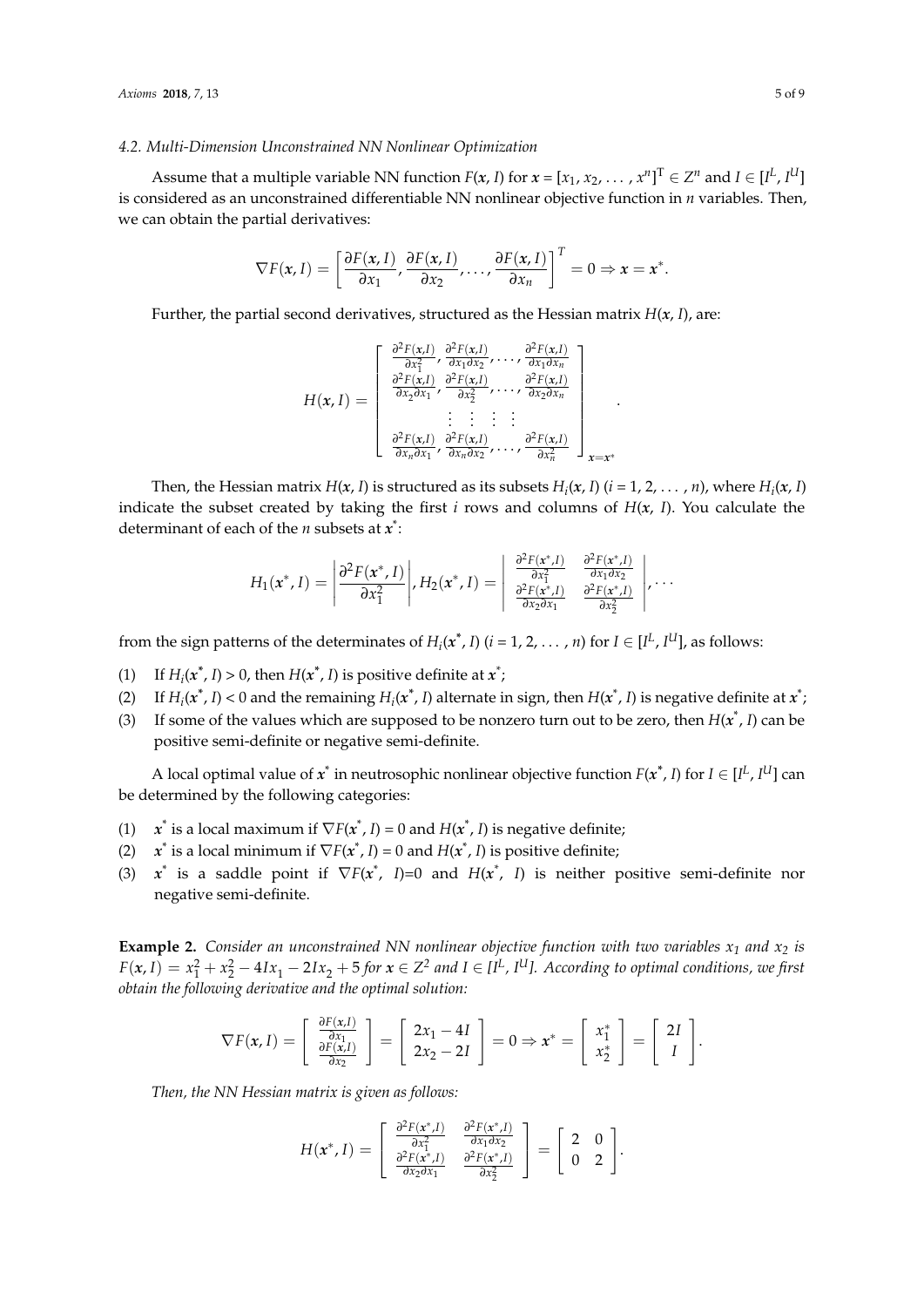Thus, 
$$
|H_1(x^*, I)| = 2 > 0
$$
 and  $|H(x^*, I)| = \begin{vmatrix} 2 & 0 \\ 0 & 2 \end{vmatrix} = 4 > 0$ . Hence, the NN optimal

*solution is*  $x^* = [2I, I]^T$  and the minimum value of the NN objective function is F( $x^*$ , I) = 5(1  $-$  I<sup>2</sup>) in this *optimization problem.*

*If the indeterminacy I*  $\in$  [0, 1] is considered as a possible interval range, then the optimal solution of *x* is  $x_1^* = [0, 2]$  and  $x_2^* = [0, 1]$  and the minimum value of the NN objective function is  $F(x^*, 1) = [0, 5]$ . *Specifically, when*  $I = 1$  *is a determinate value, then*  $x_1^* = 2$ ,  $x_2^* = 1$ , and  $F(x^*, I) = 0$ . In this case, the NN *nonlinear optimization is reduced to the traditional nonlinear optimization, which is a special case of the NN nonlinear optimization.*

#### *4.3. NN-NP Problem Having Equality Constraints*

Consider an NN-NP problem having NN equality constraints:

$$
\min F(x, I) \ns.t. h_j(x, I)=0, j = 1, 2, ..., l \n x \in Z^n
$$
\n(3)

where  $h_1(x, I)$ ,  $h_2(x, I)$ , ...,  $h_l(x, I): Z^n \to Z$  and  $I \in [I^L, I^U]$ .

Here we consider Lagrange multipliers for the NN-NP problem. The Lagrangian function that we minimize is then given by:

$$
L(x, I, \lambda) = F(x, I) + \sum_{j=1}^{l} \lambda_j h_j(x, I), \lambda \in Z^l, x \in Z^n,
$$
\n(4)

where  $\lambda_j$  ( $j$  =1, 2, . . . , *l*) is a Lagrange multiplier and  $I \in [I^L, I^U]$ . It is obvious that this method transforms the constrained optimization into unconstrained optimization. Then, the necessary condition for this case to have a minimum is that:

$$
\frac{\partial L(x, I, \lambda)}{\partial x_i} = 0, i = 1, 2, ..., n,
$$

$$
\frac{\partial L(x, I, \lambda)}{\partial \lambda_j} = 0, j = 1, 2, ..., l.
$$

By solving  $n + l$  equations above, we can obtain the optimum solution  $x^* = [x_1^*, x_2^*, \dots, x_n^*]^T$  and the optimum multiplier values  $\lambda_j^*$  ( $j = 1, 2, ..., l$ ).

**Example 3.** *Let us consider an NN-NP problem having an NN equality constraint:*

$$
\min F(x, I) = 4Ix_1 + 5x_2
$$
  
s.t.  $h(x, I) = 2x_1 + 3x_2 - 6I = 0, x \in \mathbb{Z}^2$ .

*Then, we can construct the Lagrangian function:*

$$
L(x, I, \lambda) = 4Ix_1 + 5x_2 + \lambda(2x_1 + 3x_2 - 6I), \lambda \in Z, x \in Z^2.
$$

*The necessary condition for the optimal solution yields the following:*

$$
\frac{\partial L(x, I, \lambda)}{\partial x_1} = 8Ix_1 + 2\lambda = 0, \quad \frac{\partial L(x, I, \lambda)}{\partial x_2} = 10x_2 + 3\lambda = 0, \text{ and } \frac{\partial L(x, I, \lambda)}{\partial \lambda} = 2x_1 + 3x_2 - 6I = 0.
$$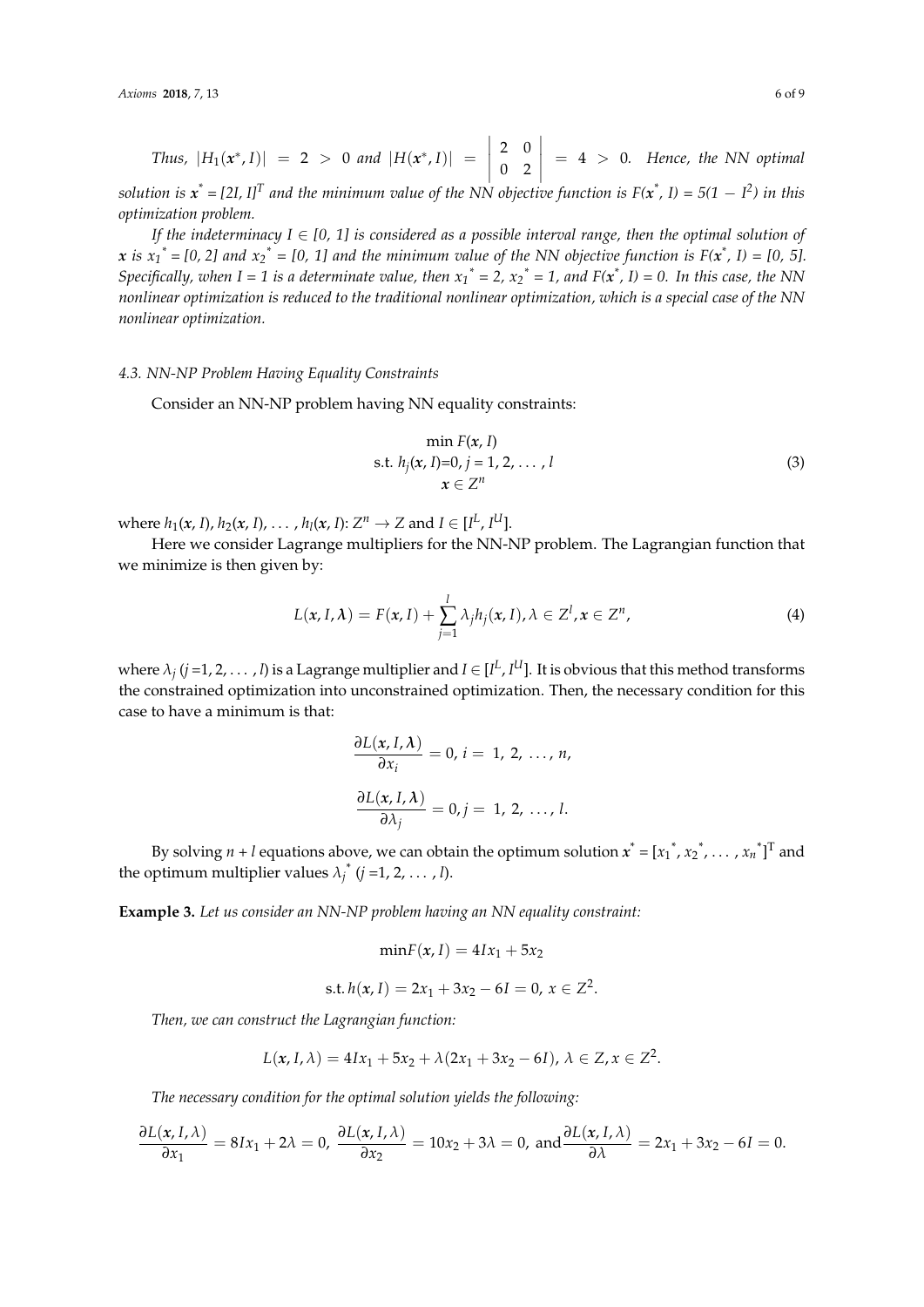*By solving these equations, we obtain the results*  $x_1 = -\lambda/(4I)$ *,*  $x_2 = -3\lambda/10$ *, and*  $\lambda = -12I^2/(1 + 1.8I)$ *. Hence, the NN optimal solution is obtained by the results of*  $x_1^* = 3I/(1 + 1.8I)$  *and*  $x_2^* = 18I^2/(5 + 9I)$ *. If the indeterminacy I*  $\in$  [1, 2] *is considered as a possible interval range, then the optimal solution is*  $x_1^*$  *= [0.6522,* 4.2857] *and x<sup>2</sup> \* =* [0.7826, 5.1429]*. Specifically, if I = 1 (crisp value), then the optimal solution is x<sup>1</sup> \* = 1.0714 and x<sup>2</sup> \* = 1.2857, which are reduced to the crisp optimal solution in classical optimization problems.*

#### *4.4. General Constrained NN-NP Problems*

Now, we consider a general constrained NN-NP problem:

$$
\min F(x, I) \ns.t. g_k(x, I) \le 0, k = 1, 2, ..., m \nh_j(x, I) = 0, j = 1, 2, ..., l \n x \in Z^n
$$
\n(5)

where  $g_1(x, I)$ ,  $g_2(x, I)$ , ...,  $g_m(x, I)$ ,  $h_1(x, I)$ ,  $h_2(x, I)$ , ...,  $h_l(x, I)$ :  $Z^n \to Z$  for  $I \in [I^L, I^U]$ . Then, we can consider the NN Lagrangian function for the NN-NP problem:

$$
L(\mathbf{x}, I, \boldsymbol{\mu}, \boldsymbol{\lambda}) = F(\mathbf{x}, I) + \sum_{k=1}^{m} \mu_k g_k(\mathbf{x}, I) + \sum_{j=1}^{l} \lambda_j h_j(\mathbf{x}, I), \ \mu \in \mathbb{Z}^m, \ \lambda \in \mathbb{Z}^l, \mathbf{x} \in \mathbb{Z}^n. \tag{6}
$$

The usual NN Karush–Kuhn–Tucker (KKT) necessary conditions yield:

$$
\nabla F(\mathbf{x}, I) + \sum_{k=1}^{m} \left\{ \mu_k \nabla g_k(\mathbf{x}, I) \right\} + \sum_{j=1}^{l} \left\{ \lambda_j \nabla h_j(\mathbf{x}, I) \right\} = 0 \tag{7}
$$

combined with the original constraints, complementary slackness for the inequality constraints, and  $\mu_k \geq 0$  for  $k = 1, 2, ..., m$ .

**Example 4.** *Let us consider an NN-NP problem with one NN inequality constraint:*

 $\text{min}F(x, I) = Ix_1^2 + 2x_2^2$ 

$$
s.t. g(x, I) = I - x_1 - x_2 \leq 0, x \in Z^2.
$$

*Then, the NN Lagrangian function is constructed as:*

$$
L(x, I, \mu) = Ix_1^2 + 2x_2^2 + \mu(I - x_1 - x_2), \mu \in Z, x \in Z^2.
$$

*The usual NN KKT necessary conditions yield:*

$$
\frac{\partial L(x, I, \mu)}{\partial x_1} = 2Ix_1 - \mu = 0, \ \frac{\partial L(x, I, \mu)}{\partial x_2} = 4x_2 - \mu = 0, \text{ and } \mu(I - x_1 - x_2) = 0.
$$

*By solving these equations, we can obtain the results of*  $x_1 = \mu/(2I)$ *,*  $x_2 = \mu/4$ *, and*  $\mu = 4I^2/(2+I)$  *(* $\mu = 0$ *yields an infeasible solution for I > 0). Hence, the NN optimal solution is obtained by the results of x<sup>1</sup> \* = 2I/(2 + I) and*  $x_2^* = I^2/(2 + I)$ .

*If the indeterminacy I*  $\in$  [1, 2] is considered as a possible interval range corresponding to some specific *actual requirement, then the optimal solution is x<sup>1</sup> \* = [0.5, 1.3333] and x<sup>2</sup> \* = [0.25, 1.3333]. As another case, if the indeterminacy I* ∈ [2, 3] is considered as a possible interval range corresponding to some specific actual *requirement, then the optimal solution is x<sup>1</sup> \* = [0.8, 1.5] and x<sup>2</sup> \* = [0.8, 2.25]. Specifically, if I = 2 (a crisp value), then the optimal solution is*  $x_1^* = 1$  *and*  $x_2^* = 1$ *, which is reduced to the crisp optimal solution of the crisp/classical optimization problem.*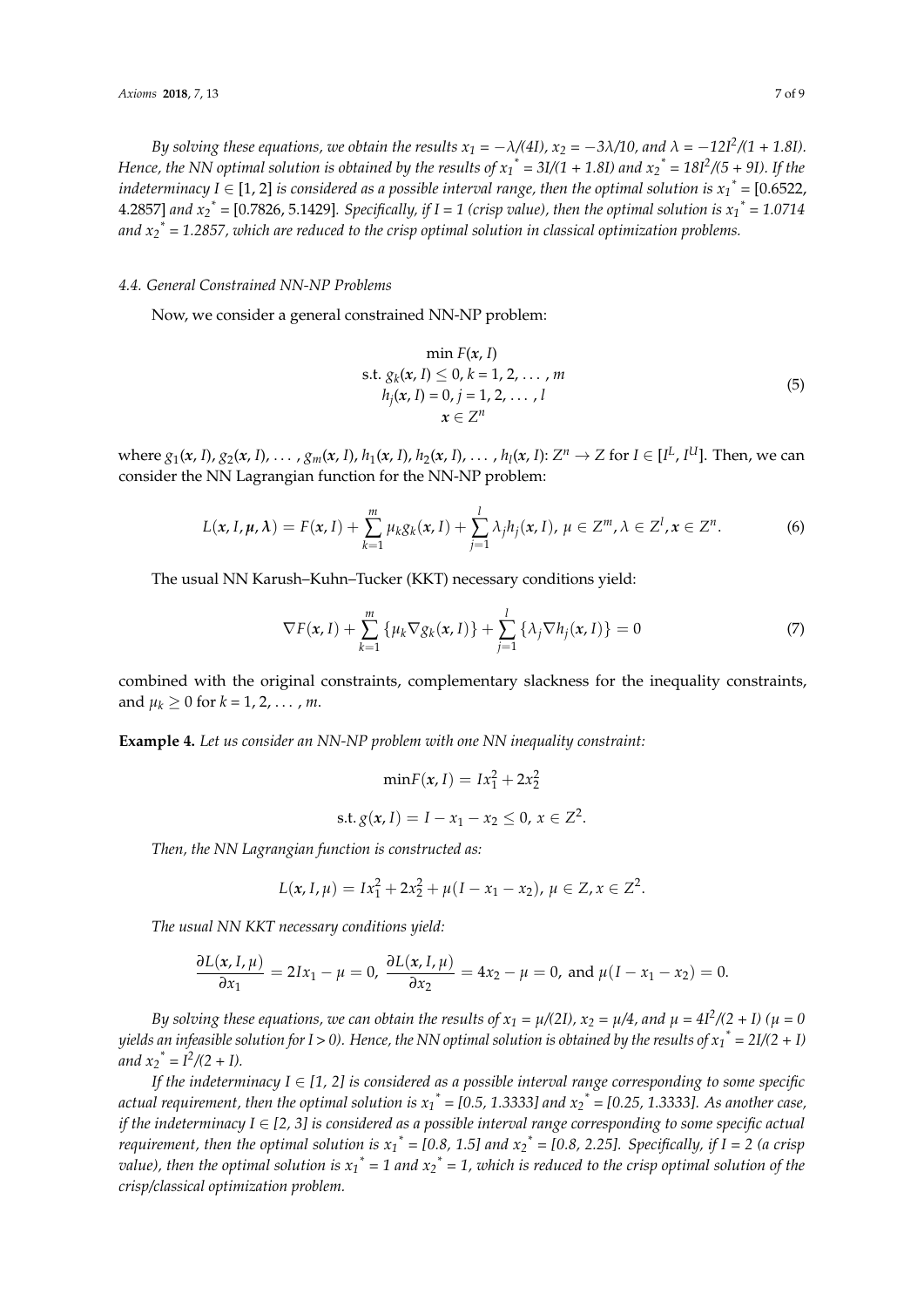Compared with existing uncertain optimization methods [\[1](#page-8-0)[–6\]](#page-8-1), the proposed NN-NP methods can obtain ranges of optimal solutions (usually NN solutions but not always) rather than the crisp optimal solutions of previous uncertain optimization methods [\[1](#page-8-0)[–6\]](#page-8-1), which are not really meaningful in indeterminate programming of indeterminate solutions in real situations [\[23,](#page-9-15)[24\]](#page-9-16). The existing uncertain optimization solutions are the special cases of the proposed NN-NP optimization solutions. Furthermore, the existing uncertain optimization methods in  $[1-6]$  $[1-6]$  cannot express and solve the NN-NP problems from this study. Obviously, the optimal solutions in the NN-NP problems are intervals corresponding to different specific ranges of the indeterminacy  $I \in [I^L, I^U]$  and show the flexibility and rationality under indeterminate/NN environments, which is the main advantage of the proposed NN-NP methods.

#### <span id="page-8-2"></span>**5. Conclusions**

On the basis of the concepts of indeterminacy *I* and NNs, this paper introduced some basic operations of NNs and concepts of both NN linear and nonlinear functions and inequalities, which involve indeterminacy *I*. Then, we proposed NN-NP problems with unconstrained and constrained NN nonlinear optimizations and their general solution methods for various optimization models. Numerical examples were provided to illustrate the effectiveness of the proposed NN-NP methods. The main advantages are that: (1) some existing optimization methods like the Lagrange multiplier method and the KKT condition can be employed for NN-NP problems, (2) the indeterminate (NN) programming problems can show indeterminate (NN) optimal solutions which can indicate possible optimal ranges of the decision variables and NN objective function when indeterminacy *I* ∈ [*I*<sup>L</sup>, *I*<sup>U</sup>] is considered as a possible interval range for real situations and actual requirements, and (3) NN-NP is the generalization of traditional nonlinear programming problems and is more flexible and more suitable than the existing unconcerned nonlinear programming methods under indeterminate environments. The proposed NN-NP methods provide a new effective way for avoiding crisp solutions of existing unconcerned programming methods under indeterminate environments.

It is obvious that the NN-NP methods proposed in this paper not only are the generalization of existing certain or uncertain nonlinear programming methods but also can deal with determinate and/or indeterminate mathematical programming problems. In the future, we shall apply these NN-NP methods to engineering fields, such as engineering design and engineering management.

**Acknowledgments:** This paper was supported by the National Natural Science Foundation of China (Nos. 71471172, 61703280).

**Author Contributions:** Jun Ye proposed the neutrosophic number nonlinear programming methods and Wenhua Cui and Zhikang Lu gave examples, calculations, and comparative analysis. All the authors wrote the paper.

**Conflicts of Interest:** The authors declare no conflict of interest.

#### **References**

- <span id="page-8-0"></span>1. Jiang, C.; Long, X.Y.; Han, X.; Tao, Y.R.; Liu, J. Probability-interval hybrid reliability analysis for cracked structures existing epistemic uncertainty. *Eng. Fract. Mech.* **2013**, *112–113*, 148–164. [\[CrossRef\]](http://dx.doi.org/10.1016/j.engfracmech.2013.10.009)
- 2. Zhang, B.; Peng, J. Uncertain programming model for uncertain optimal assignment problem. *Appl. Math. Model.* **2013**, *37*, 6458–6468. [\[CrossRef\]](http://dx.doi.org/10.1016/j.apm.2013.01.032)
- 3. Jiang, C.; Zhang, Z.G.; Zhang, Q.F.; Han, X.; Xie, H.C.; Liu, J. A new nonlinear interval programming method for uncertain problems with dependent interval variables. *Eur. J. Oper. Res.* **2014**, *238*, 245–253. [\[CrossRef\]](http://dx.doi.org/10.1016/j.ejor.2014.03.029)
- 4. Liu, B.D.; Chen, X.W. Uncertain multiobjective programming and uncertain goal programming. *J. Uncertain. Anal. Appl.* **2015**, *3*, 10. [\[CrossRef\]](http://dx.doi.org/10.1186/s40467-015-0036-6)
- 5. Veresnikov, G.S.; Pankova, L.A.; Pronina, V.A. Uncertain programming in preliminary design of technical systems with uncertain parameters. *Procedia Comput. Sci.* **2017**, *103*, 36–43. [\[CrossRef\]](http://dx.doi.org/10.1016/j.procs.2017.01.007)
- <span id="page-8-1"></span>6. Chen, L.; Peng, J.; Zhang, B. Uncertain goal programming models for bicriteria solid transportation problem. *Appl. Soft Comput.* **2017**, *51*, 49–59. [\[CrossRef\]](http://dx.doi.org/10.1016/j.asoc.2016.11.027)